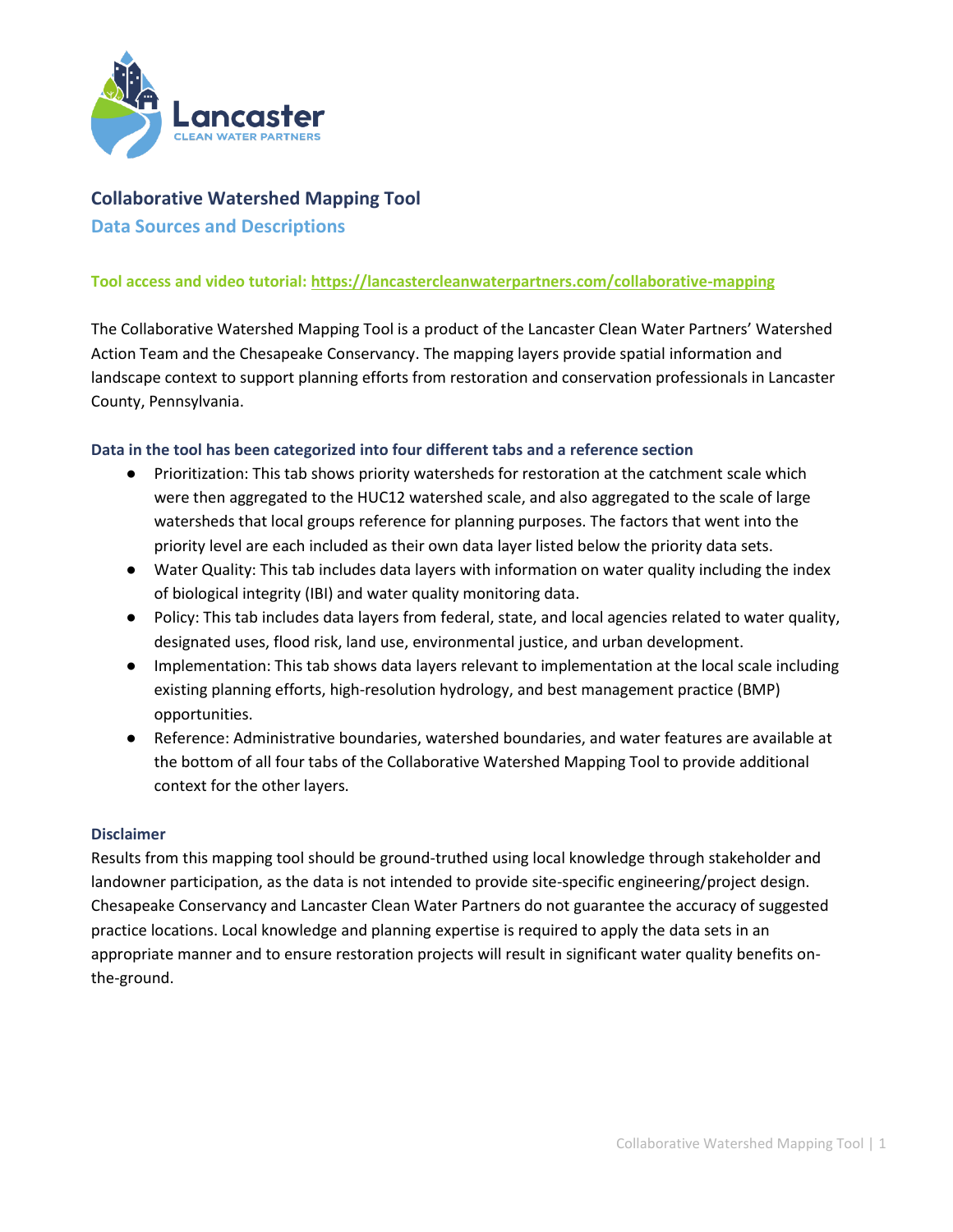# **Prioritization**

The mapping unit displayed in the Prioritization tab of the Collaborative Watershed Mapping Tool is called a "catchment," based on the National Hydrography Dataset Plus V2 (2012). **Catchments are small hydrologic units defined as the drainage area associated with stream reaches which have been segmented at confluence points.** An average stream reach is 3,000 feet in length and the average catchment is 600 acres.

## **How were the catchment metrics prioritized?**

The Watershed Action Team identified six broad metrics as important for prioritizing restoration actions across the county. By summarizing and aggregating these metrics (below) by catchments, HUC 12 watersheds, and larger priority watersheds, the Collaborative Watershed Mapping Tool can help identify priority locations for collective work at a variety of scales across Lancaster County.

| <b>Prioritization Layers</b>                  | <b>Description</b>                                                                                                                                           | <b>Data Source</b>                                           |
|-----------------------------------------------|--------------------------------------------------------------------------------------------------------------------------------------------------------------|--------------------------------------------------------------|
| <b>Priority Watersheds</b>                    | Catchment summaries aggregated to subwatersheds                                                                                                              | Chesapeake<br>Conservancy; 2019                              |
| Priority HUC 12<br>Watersheds                 | Catchment summaries aggregated to HUC 12<br>watersheds                                                                                                       | Chesapeake<br>Conservancy; NHD<br>Plus HR, USGS; 2019        |
| <b>Priority Catchments</b>                    | Catchment summaries of the metrics below. Higher<br>opportunity score indicates higher priority (darker color)                                               | Chesapeake<br>Conservancy; 2019                              |
|                                               | Metrics summarized by catchment (Lighter → Darker color)                                                                                                     |                                                              |
| Nitrogen, Phosphorus,<br>and Sediment loads   | Modeled edge-of-stream nutrient and sediment<br>loading rates (Lower $\rightarrow$ Higher loading rates)                                                     | HUC12 CAST<br>estimates, Drexel<br>University ANS;<br>2019   |
| Stream Length per Parcel                      | Average stream length per parcel<br>(Fewer $\rightarrow$ More miles of stream frontage per parcel)                                                           | Parcels, Lancaster<br>County GIS; NHD<br>Plus HR, USGS; 2019 |
| <b>Stream Bank Volume Loss</b>                | Estimated potential for stream bank volume loss<br>(Lower $\rightarrow$ Higher erosion potential)                                                            | Water Sciences Institute;<br>2019                            |
| <b>Buffer Restoration</b><br>Opportunity Area | Acreages of buffer restoration opportunities<br>(Lower $\rightarrow$ Higher Acreage)                                                                         | Chesapeake<br>Conservancy; 2019                              |
| <b>Impaired Streams</b>                       | Percentage of stream miles designated as impaired for<br>aquatic life<br>(Smaller $\rightarrow$ Larger percentage of stream miles<br>designated as impaired) | Impairment, PA DEP;<br>NHD Plus HR, USGS; 2018               |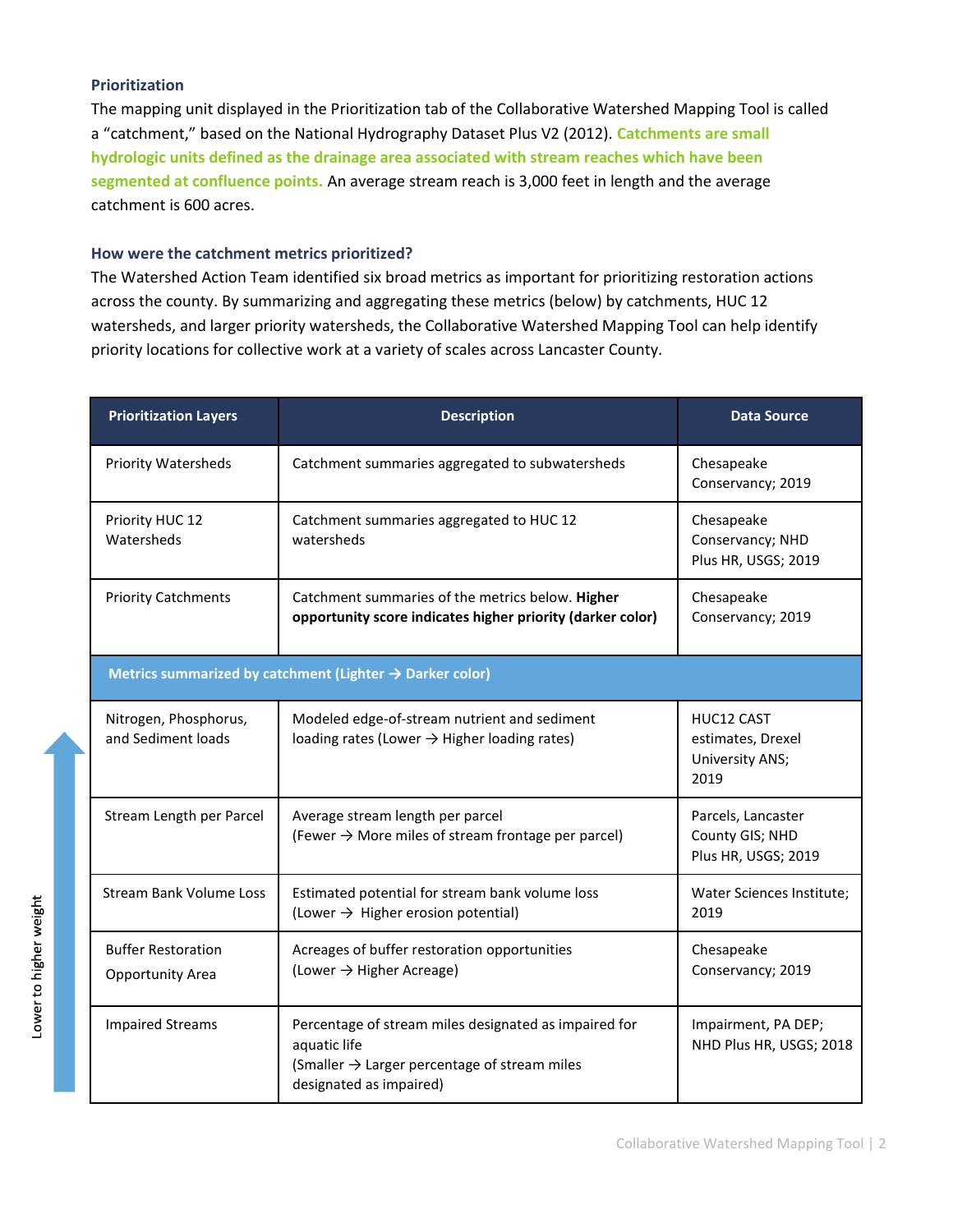# **Water Quality**

The data sets in the Water Quality tab indicate water quality in Lancaster County, using a variety of indicators including water chemistry, macroinvertebrate data, and nutrient and sediment load modeling.

| <b>Water Quality Layers</b>                                | <b>Description</b>                                                | <b>Data Source</b>                                                         |
|------------------------------------------------------------|-------------------------------------------------------------------|----------------------------------------------------------------------------|
| <b>IBI Scores - PA DEP</b>                                 | Index of biological integrity<br>(macroinvertebrate survey data)  | PA Department of<br>Environmental Protection; 2021                         |
| <b>IBI Scores - SRBC</b>                                   | Index of biological integrity<br>(macroinvertebrate survey data)  | Susquehanna River Basin<br>Commission; 2018 - 2021                         |
| Lititz Run Stream<br><b>Monitoring Results</b>             | Monitoring data of Lititz Run stream                              | Warwick Township; 2020                                                     |
| <b>Water Quality Data</b><br>Lancaster County<br>Volunteer | <b>Water Quality Monitoring Data</b>                              | Lancaster County Water<br><b>Quality Volunteer Coalition;</b><br>2017-2020 |
| Water Quality Data - SRBC                                  | <b>Water Chemistry Data</b>                                       | Susquehanna River Basin<br>Commission; 2018-2021                           |
| Water Quality Data -<br><b>CS Datum</b>                    | Water Quality data and monitoring station<br>points from CS Datum | CS Davidson, Nov 2020                                                      |
| <b>Total Nitrogen</b>                                      | Estimated total nitrogen loads by catchment                       | USGS SPARROW; 2019                                                         |
| <b>Total Phosphorus</b>                                    | Estimated total phosphorus loads by catchment                     | USGS SPARROW; 2019                                                         |
| <b>Suspended Sediment</b>                                  | Estimated suspended sediment loads by catchment                   | USGS SPARROW; 2019                                                         |

## **Policy**

The data sets in the Policy tab include data from federal, state, and local agencies related to water quality, designated uses, flood risk, land use, environmental justice, and urban development.

| <b>Policy Layers</b>                                | <b>Description</b>                             | Data Source                                        |
|-----------------------------------------------------|------------------------------------------------|----------------------------------------------------|
| Exceptional<br>Value/High Quality<br><b>Streams</b> | Streams Chapter 93 Designated Use              | PA Department of<br>Environmental Protection; 2021 |
| Impaired streams                                    | Integrated List Non-Attaining for Aquatic Life | PA Department of<br>Environmental Protection; 2022 |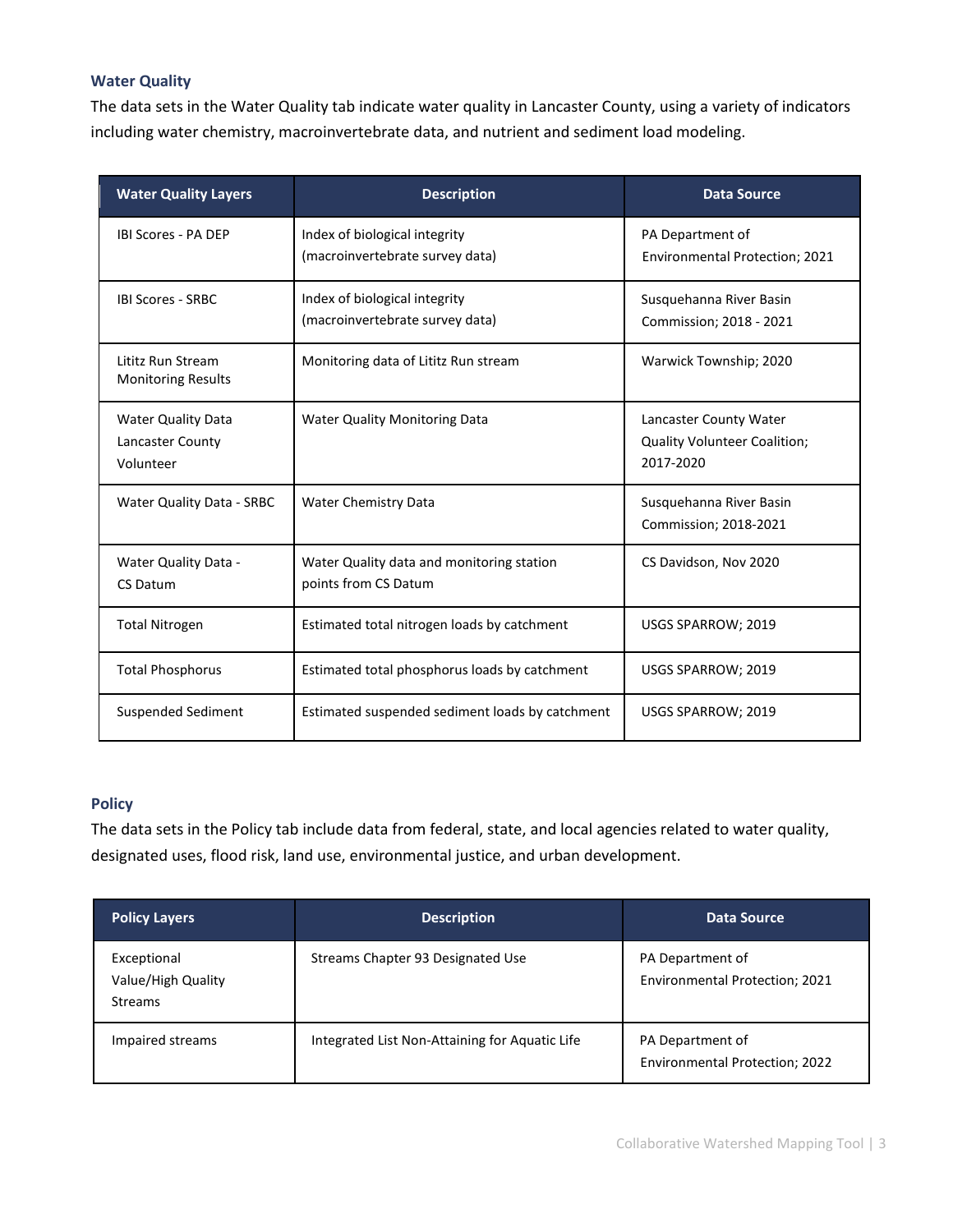| <b>Class A Trout Streams</b>                                   | Streams that support wild trout fishery                                                     | PA Fish and Boat Commission;<br>2021                |
|----------------------------------------------------------------|---------------------------------------------------------------------------------------------|-----------------------------------------------------|
| <b>Streams Supporting Natural</b><br><b>Trout Reproduction</b> | Streams that support naturally reproducing<br>populations of trout                          | PA Fish and Boat Commission;<br>2021                |
| <b>Trout Stocked Waters</b>                                    | Approved trout waters open to public<br>fishing and stocked with trout                      | PA Fish and Boat Commission;<br>2021                |
| <b>Flood Hazard Boundaries</b>                                 | National Flood Hazard Layer data indicating<br>areas with high flood risk                   | <b>Federal Emergency</b><br>Management Agency; 2021 |
| <b>State Gamelands</b>                                         | Boundaries of the Pennsylvania State<br>Gamelands for the management of public<br>resources | PA Game Commission; 2021                            |
| <b>Environmental Justice Areas</b>                             | PA census tracts with a poverty rate of > 20% or<br>a non-white population of > 30%         | PA Department of<br>Environmental Protection; 2015  |
| Urban and Village Growth                                       | Urban and village growth boundaries in<br>Lancaster County                                  | Lancaster County Planning<br>Commission; 2021       |
| <b>Urban Areas</b>                                             | Polygon boundaries of urban areas<br>based on U.S. Census Bureau maps                       | PA Department of<br>Transportation; 2022            |
| Places 2040 Character Zones                                    | Character zones reflecting different land use<br>patterns in Lancaster County               | Lancaster County GIS; 2020                          |
| <b>State House Boundaries</b>                                  | State House boundaries within<br>Pennsylvania                                               | PA Department of<br>Transportation; 2022            |
| U.S. Congressional<br><b>Boundaries</b>                        | United States Congressional boundaries<br>within Pennsylvania                               | PA Department of<br>Transportation; 2022            |

### **Implementation**

This tab shows layers relevant to implementation at the local scale including existing planning efforts, highresolution hydrology, protected land, and best management practice (BMP) opportunities. Data sets in the planning efforts subgroup demonstrate where projects have been proposed or implemented, or priority areas for future implementation. The hydrology data sets orient tool users to the water features in Lancaster County, including national data, county data, and complementary high-resolution data sets.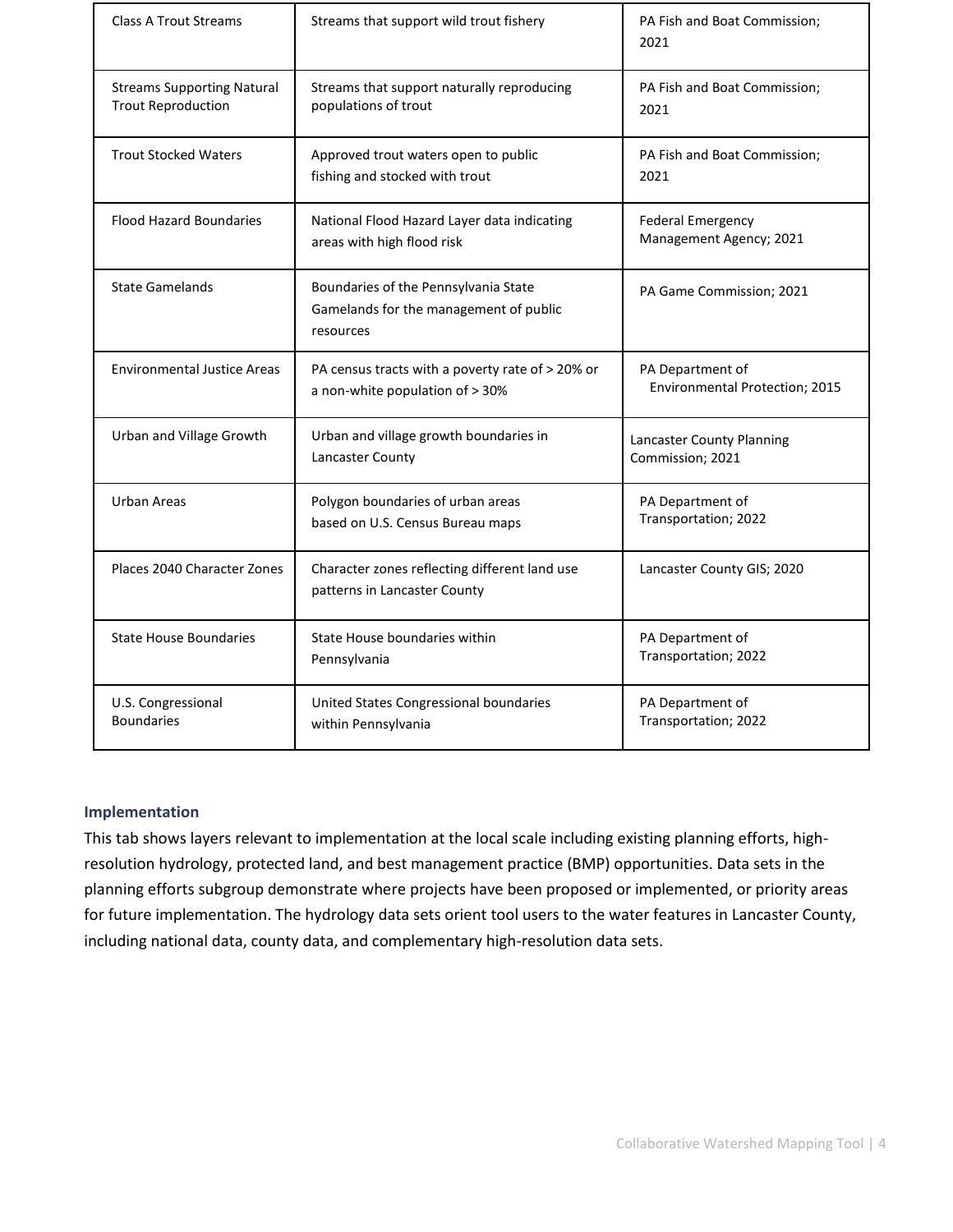| Implementation<br><b>Layers</b>                                      | <b>Description</b>                                                                                                                                | <b>Data Source</b>                                                            |
|----------------------------------------------------------------------|---------------------------------------------------------------------------------------------------------------------------------------------------|-------------------------------------------------------------------------------|
| Organization<br>Type                                                 | Partner inventory organization types                                                                                                              | Penn State University<br>Agriculture and Environment<br>Center; 2021          |
| Pollution<br><b>Reduction Plan</b><br><b>BMPs</b>                    | Best Management Practices that Lancaster<br>municipalities have committed to implementing to<br>meet Pollution Reduction Plan requirements        | Penn State University<br>Agriculture and Environment<br>Center; 2020          |
| Bureau of<br>Recreation and<br>Conservation<br><b>Grants Awarded</b> | DCNR grant projects funded through the<br><b>Bureau of Recreation and Conservation</b><br>between 1995 and 2019                                   | PA Department of<br>Conservation and Natural Resources,<br>WeConservePA; 2019 |
| Fish & Boat<br><b>Access Sites</b>                                   | Fishing and boating access areas in public/semi-<br>public areas                                                                                  | PA Fish and Boat Commission; 2020                                             |
| Tier 1 and Tier 2<br>Catchments for<br><b>Stream Delisting</b>       | Catchments identified by LCWP as high priority<br>for stream delisting based on stream<br>impairment and monitoring data and partner<br>knowledge | Chesapeake Conservancy; 2020                                                  |
| <b>Hydrology Layers</b>                                              | <b>Description</b>                                                                                                                                | <b>Data Source</b>                                                            |
| <b>NHD Catchments</b>                                                | 2012 National Hydrography Dataset Plus V2                                                                                                         | U.S. Geological Survey; 2012                                                  |
|                                                                      | catchment boundaries                                                                                                                              |                                                                               |
| Mill Dams                                                            | Locations of historic mill dams                                                                                                                   | Water Sciences Institute; 2020                                                |
| Lancaster County<br>Hydro Arcs                                       | Hydrography centerlines for perennial streams<br>and rivers wider than 10 feet                                                                    | Lancaster County Planning<br>Commission; 2014                                 |
| Lancaster County<br><b>Hydro Polys</b>                               | Hydrography polygons representing all perennial<br>streams, rivers, ponds, lakes and other bodies of<br>water wider than 10 feet                  | Lancaster County Planning<br>Commission; 2014                                 |
| Concentrated<br>Flow/<br>Accumulation                                | Flow accumulation raster representing how water<br>flows and accumulates across the terrain                                                       | Chesapeake Conservancy; 2016                                                  |
| <b>Ground Wetness</b><br>TWI                                         | Topographic Wetness Index (TWI) calculated with<br>Lidar based terrain data                                                                       | Susquehanna River Basin<br>Commission; 2018                                   |
| <b>Transportation</b>                                                |                                                                                                                                                   |                                                                               |